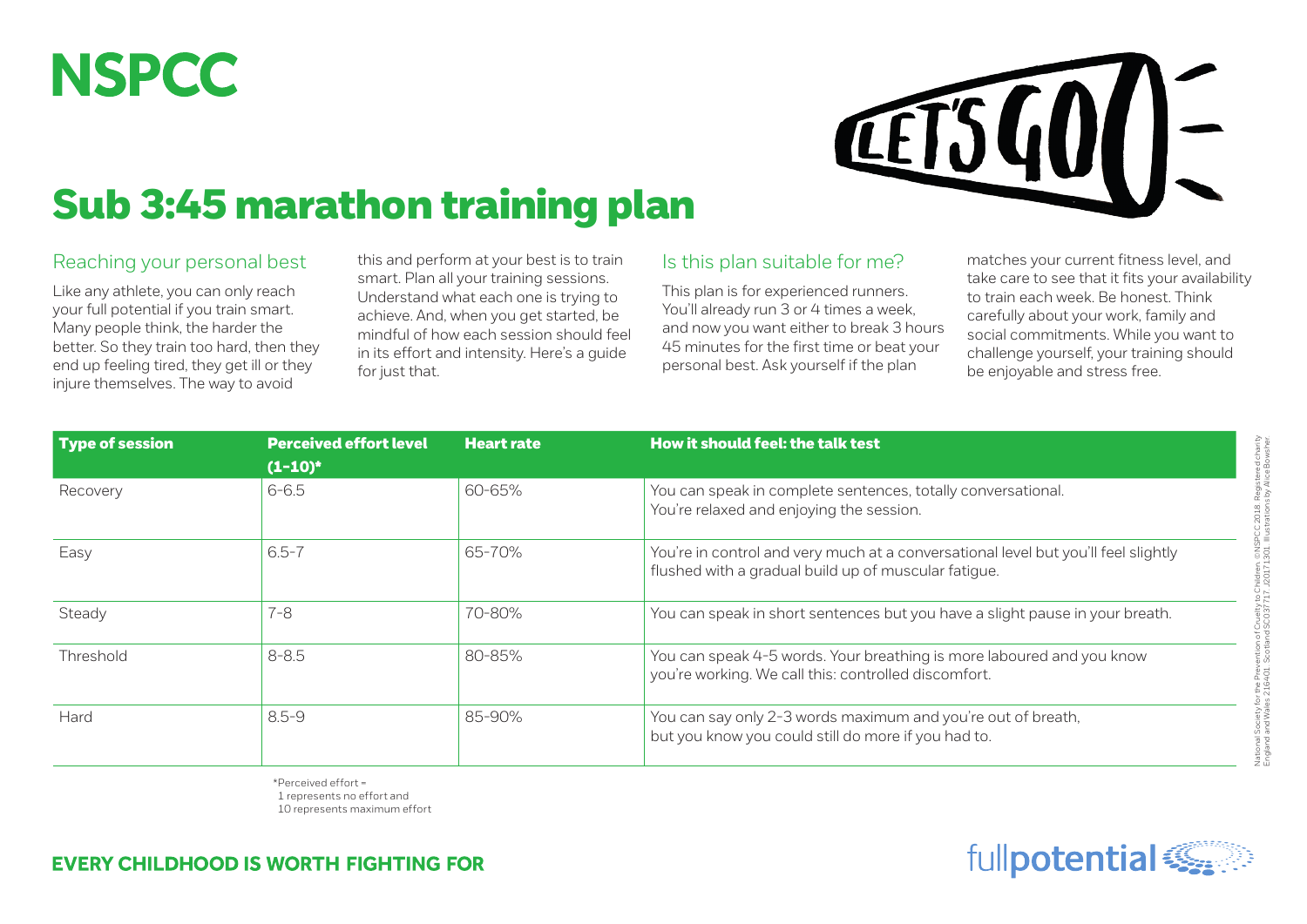| <b>WC</b>        | <b>Monday</b>                                                                                                  | <b>Tuesday</b>                                                                                                                                                  | <b>Wednesday</b>                                                                                                                                              | <b>Thursday</b>                                                                                                                        | <b>Friday</b>                                                                                                                                                     | <b>Saturday</b>                                                                                                                                             | <b>Sunday</b>                                                                                                |
|------------------|----------------------------------------------------------------------------------------------------------------|-----------------------------------------------------------------------------------------------------------------------------------------------------------------|---------------------------------------------------------------------------------------------------------------------------------------------------------------|----------------------------------------------------------------------------------------------------------------------------------------|-------------------------------------------------------------------------------------------------------------------------------------------------------------------|-------------------------------------------------------------------------------------------------------------------------------------------------------------|--------------------------------------------------------------------------------------------------------------|
| <b>Week</b>      | <b>Cross-training</b><br>45 mins easy<br>cross-training                                                        | Workout run<br>10 mins warm up, $5 \times$<br>5 mins at threshold effort<br>with 90 secs recovery jog<br>between efforts, 10 mins<br>cool down + stretch        | <b>Rest</b>                                                                                                                                                   | <b>Run</b><br>35 mins steady effort<br>run + stretch                                                                                   | <b>Rest</b>                                                                                                                                                       | <b>Workout run</b><br>10 mins warm up, $3x$<br>6 mins at threshold effort<br>over undulating terrain<br>with a 90 secs recovery.<br>10 mins cool down       | Long run<br>90 mins run, alternating<br>easy and steady effort,<br>off-road if possible<br>+ stretch         |
| <b>Week</b>      | <b>Recovery</b><br>30 mins recovery run<br><b>Conditioning</b><br>30 mins conditioning<br>work                 | <b>Workout run</b><br>10 mins warm up, 6 x<br>5 mins at threshold effort<br>with 90 secs recovery jog<br>between efforts, 10 mins<br>cool down + stretch        | <b>Conditioning</b><br>30 mins conditioning work                                                                                                              | <b>Run</b><br>35 mins steady effort<br>run + stretch                                                                                   | <b>Rest</b>                                                                                                                                                       | <b>Workout run</b><br>10 mins warm up. $4 \times$<br>8 mins at threshold effort<br>over undulating terrain<br>with a 90 secs recovery.<br>10 mins cool down | <b>Long run</b><br>105 mins run, alternating<br>easy and steady effort,<br>off-road if possible<br>+ stretch |
| <b>Week</b><br>3 | <b>Cross-training</b><br>45 mins easy<br>cross-training                                                        | <b>Workout run</b><br>10 mins warm up, 6 x<br>5 mins at threshold effort<br>with 90 secs recovery jog<br>between efforts, 10 mins<br>cool down + stretch        | <b>Conditioning</b><br>30 mins conditioning work                                                                                                              | <b>Run</b><br>45 mins easy run                                                                                                         | <b>Rest</b>                                                                                                                                                       | <b>Workout run</b><br>10 mins warm up, $3x$<br>8 mins at threshold effort<br>with 90 secs recovery jog<br>between efforts. 10 mins<br>cool down             | Long run<br>120 mins run, alternating<br>easy and steady effort.<br>off-road if possible<br>+ stretch        |
| <b>Week</b><br>4 | <b>Cross-training</b><br>45 mins easy<br>cross-training<br><b>Conditioning</b><br>30 mins conditioning<br>work | <b>Workout run</b><br>10 mins warm up, $4 \times$<br>8 mins at threshold effort<br>with 90 secs recovery jog<br>between efforts, 10 mins<br>cool down + stretch | <b>Conditioning</b><br>30 mins conditioning work                                                                                                              | <b>Run</b><br>45 min steady effort<br>run on undulating<br>terrain + stretch                                                           | <b>Rest</b>                                                                                                                                                       | <b>Workout run</b><br>10 mins warm up, $3x$<br>10 mins at threshold<br>effort with 90 secs<br>recovery jog between<br>efforts, 10 mins<br>cool down         | Long run<br>120 mins run, alternating<br>easy and steady effort.<br>off-road if possible<br>+ stretch        |
| <b>Week</b><br>5 | <b>Cross-training</b><br>45 mins easy<br>cross-training<br><b>Conditioning</b><br>20 mins conditioning<br>work | <b>Run</b><br>45 mins easy run                                                                                                                                  | <b>Workout run</b><br>10 mins warm up, $3 \times 10$ mins<br>at threshold effort with 60 secs<br>recovery jog between efforts,<br>10 mins cool down + stretch | <b>Conditioning</b><br>30 mins conditioning<br>work                                                                                    | <b>Workout run</b><br>10 mins warm up, $3x$<br>10 mins at threshold effort<br>with 90 secs recovery jog<br>between efforts, 10 mins<br>cool down                  | <b>Rest</b>                                                                                                                                                 | Long run<br>135 mins run, alternating<br>easy and steady effort<br>+ stretch                                 |
| <b>Week</b><br>6 | <b>Cross-training</b><br>45 mins easy<br>cross-training<br><b>Conditioning</b><br>20 mins conditioning<br>work | Workout run<br>10 mins warm up, 3 x<br>12 mins at threshold effort<br>with 90 secs recovery jog<br>between efforts, 10 mins<br>cool down + stretch              | <b>Conditioning</b><br>30 mins conditioning work                                                                                                              | <b>Run</b><br>45 mins easy run                                                                                                         | Workout run<br>10 mins warm up, 20 mins<br>at threshold effort. 2 mins<br>recovery, 6 x 2 mins at<br>hard effort with a 75 secs<br>recovery, 10 mins<br>cool down | <b>Rest</b>                                                                                                                                                 | Long run<br>150 mins run, alternating<br>easy and steady effort<br>+ stretch                                 |
| <b>Week</b>      | <b>Recovery</b><br>30 mins recovery<br>run + stretch                                                           | <b>Workout run</b><br>15 mins easy, 15 mins<br>threshold, 15 mins easy                                                                                          | <b>Rest</b>                                                                                                                                                   | <b>Workout run</b><br>40 mins easy run,<br>include $6 \times 2$ mins<br>at hard effort with<br>a 75 secs recovery<br>jog in the middle | <b>Rest</b>                                                                                                                                                       | <b>Run</b><br>20 mins easy<br>run + strides                                                                                                                 | <b>Half marathon race</b>                                                                                    |